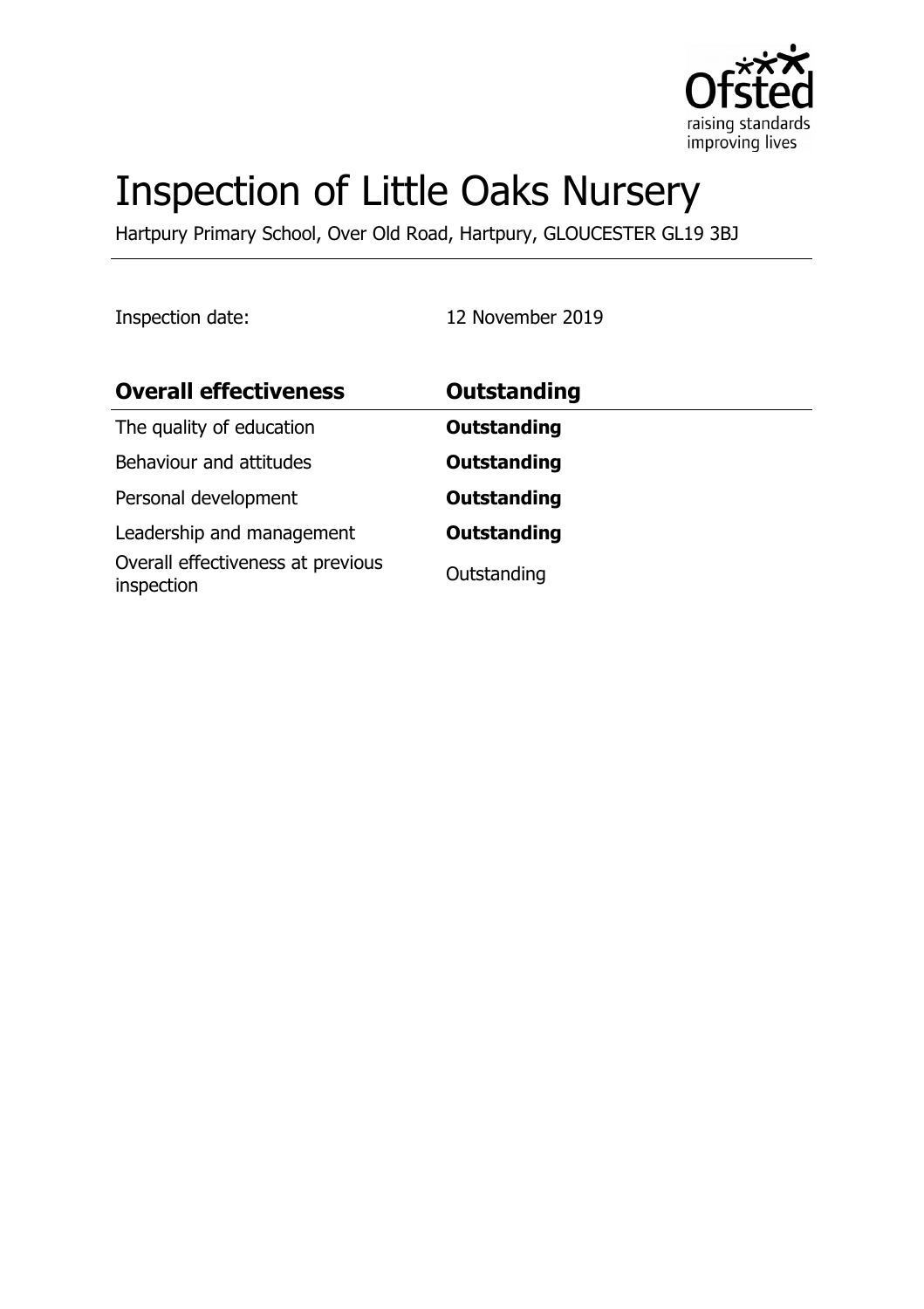

# **What is it like to attend this early years setting?**

#### **The provision is outstanding**

Children jump up and down with excitement as they wait to be welcomed into this very happy nursery. They giggle and laugh together and demonstrate high levels of confidence, positive behaviour and emotional security. From the outset, children develop incredibly secure attachments with their special person, and with the entire team. Children become curious, inquisitive and highly motivated learners. They freely explore the exciting learning areas the imaginative staff have created. For instance, in the outdoor environment, younger children experiment in the mud kitchen after a heavy rainfall and investigate the changes in the natural world. Older children demonstrate exceptional physical skills as they create vibrant, intricate patterns on decorative wooden planks. Children in the music shed can explore sound, with a cello, violin, pipes and steel drum. Children's developing language skills are promoted exceptionally well. Staff expertly repeat mispronounced words and support children's communication through the excellent use of sign language and visual representations and repetition. Staff encourage children to express themselves. Children freely check in with a 'story box', which contains each child's photograph stuck on one side of a wooden brick, and a 'wooden spoon' bag packed full of different characters. They entertain their friends with made-up stories and talk eloquently about their holiday and travel plans. Children behave exceptionally well. For example, they have a strong understanding of fairness and confidently negotiate turn taking with their friends. Children thrive in this outstanding setting.

#### **What does the early years setting do well and what does it need to do better?**

- Staff provide children with rich educational experiences across all areas of the curriculum. The quality of teaching is exemplary. Staff seize every opportunity to extend children's learning to make sure that each child makes the best possible progress. They monitor children's progress meticulously and act promptly to identify weaker areas in children's learning and development. Children with special educational needs and/or disabilities are supported incredibly well through superb partnerships with parents and professionals, to ensure they flourish.
- $\blacksquare$  Children are given many opportunities to develop their early mathematics and literacy skills, such as when they recognise their names on cards to self-register, count the daily number of children and routinely solve early addition and subtraction problems. Staff carry out a mark-making assessment each term to ensure all children's attempts are praised and recognised by the children themselves.
- $\blacksquare$  Promoting children's emotional well-being is of the utmost importance to the staff. They encourage children to recognise and name their emotions at every opportunity, such as during 'emotional training' sessions. Children talk about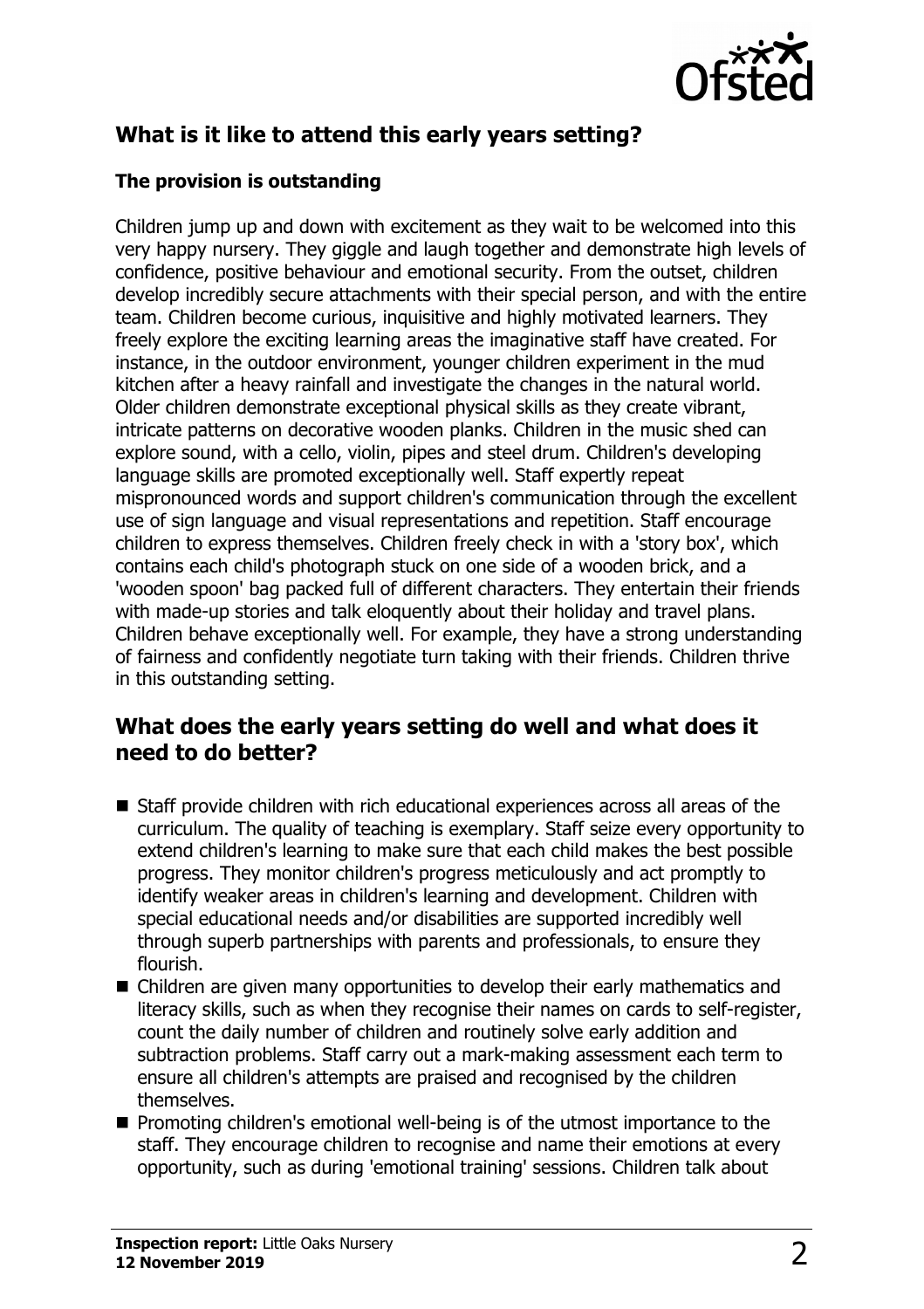

their families and experiences and learn more about other people's lives. Additionally, the committee helped fund the purchase of a minibus to enable the children to take even more trips out and about in the community, such as regular visits to meet children at an inner-city nursery.

- Young children show very high levels of independence in their self-care skills. They learn to put their boots on and wash their hands before eating and baking. Children delight and take pride in helping to prepare cheese straws for snack, checking there will be 'enough for everyone'. Older children are extremely confident, self-assured and are eager to learn.
- $\blacksquare$  There is an extremely strong partnership with parents. Staff ensure that they involve them in all aspects of their children's care and learning. At the inspection, parents were highly complimentary and visibly moved as they described the exceptional care their children receive.
- $\blacksquare$  The inspirational manager is exceptionally motivated and successful in the way she drives staff's professional development. As an example, staff training in storytelling has helped staff working with every age group to enrich the quality of their teaching and further enhance children's speech and language development. The committee continues to support the well-qualified staff to enhance their professional knowledge to postgraduate levels to maintain outstanding practice.
- $\blacksquare$  The whole team is highly skilled at evaluating their practice to meet the individual needs and interests of each child, and this very effectively promotes improvement. For example, sensitive and knowledgeable staff in the two-yearolds' room are continually identifying ways to improve their provision for the very youngest children to provide additional activities to nurture new skills. Additionally, the manager meets leaders from other high-quality settings to network together and use research to improve outcomes for children.

## **Safeguarding**

The arrangements for safeguarding are effective.

All staff have a very detailed knowledge of how to keep children safe. They have an excellent understanding of how to monitor and report any concerns. Staff take part in thought-provoking discussions at staff meetings and in-house safeguarding training. Risk assessments of the environment are robust. Highly effective monitoring systems for any accidents that occur mean staff can take appropriate action to identify any trends.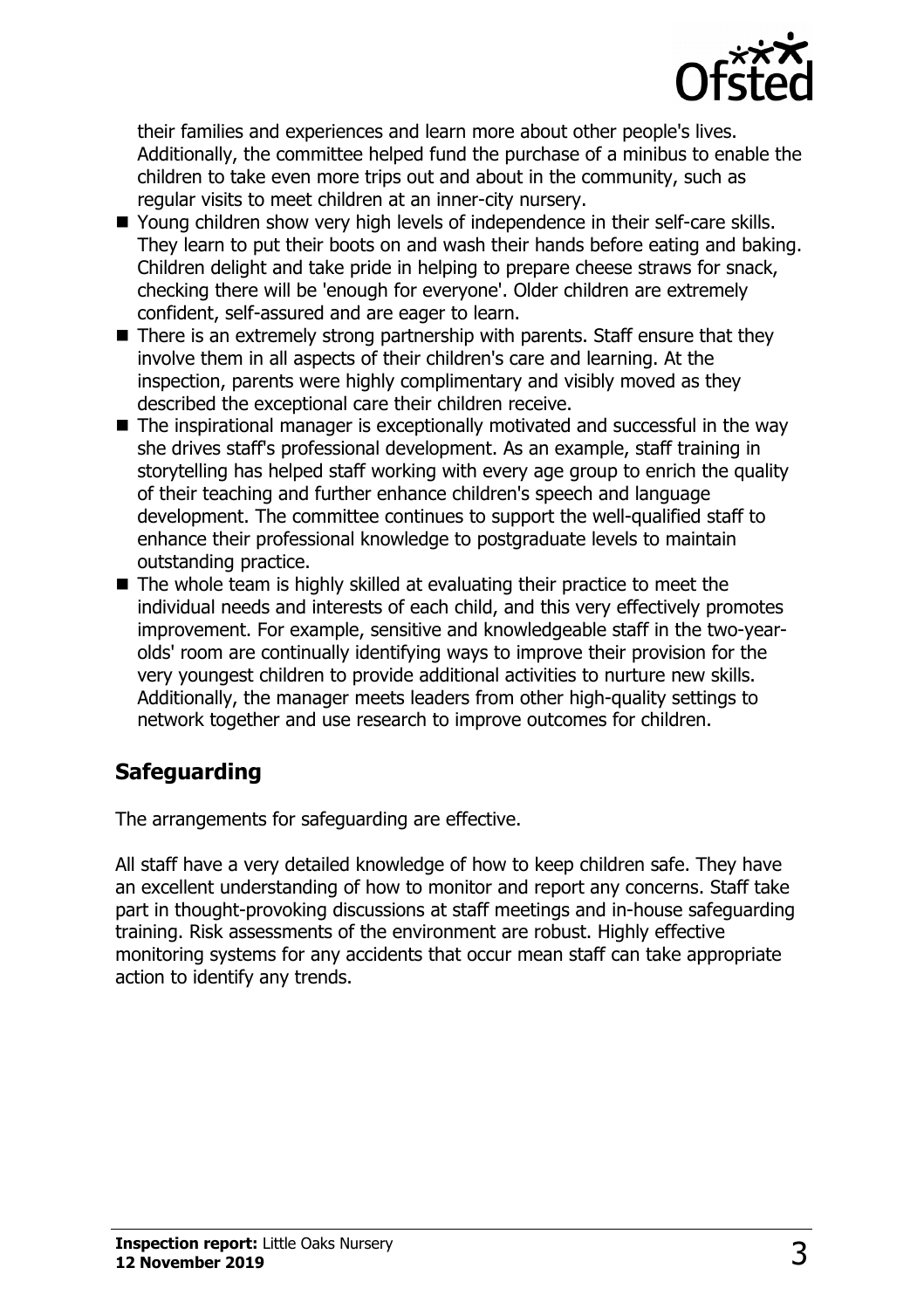

| <b>Setting details</b>                              |                                                                                      |
|-----------------------------------------------------|--------------------------------------------------------------------------------------|
| Unique reference number                             | 511781                                                                               |
| <b>Local authority</b>                              | Gloucestershire                                                                      |
| <b>Inspection number</b>                            | 10124368                                                                             |
| <b>Type of provision</b>                            | Childcare on non-domestic premises                                                   |
| <b>Registers</b>                                    | Early Years Register, Compulsory Childcare<br>Register, Voluntary Childcare Register |
| Day care type                                       | Full day care                                                                        |
| Age range of children                               | $2$ to 4                                                                             |
| <b>Total number of places</b>                       | 30                                                                                   |
| Number of children on roll                          | 31                                                                                   |
| Name of registered person                           | Little Oaks Nursery Committee                                                        |
| <b>Registered person unique</b><br>reference number | RP905211                                                                             |
| <b>Telephone number</b>                             | 01452 700 439                                                                        |
| Date of previous inspection                         | 26 January 2016                                                                      |

### **Information about this early years setting**

Little Oaks Nursery opened in 1997. It operates from the grounds of Hartpury Primary School in the village of Hartpury, Gloucestershire. The nursery opens five days a week during term time in addition to the first three weeks of the summer holiday. Opening hours are from 8am to 5.30pm with extended hours for schoolage children. The nursery receives funding to provide free early education for children aged two, three and four years. There are nine staff working with the children, with relevant childcare qualifications ranging from level 3 to level 7.

## **Information about this inspection**

**Inspector**

Jan Harvey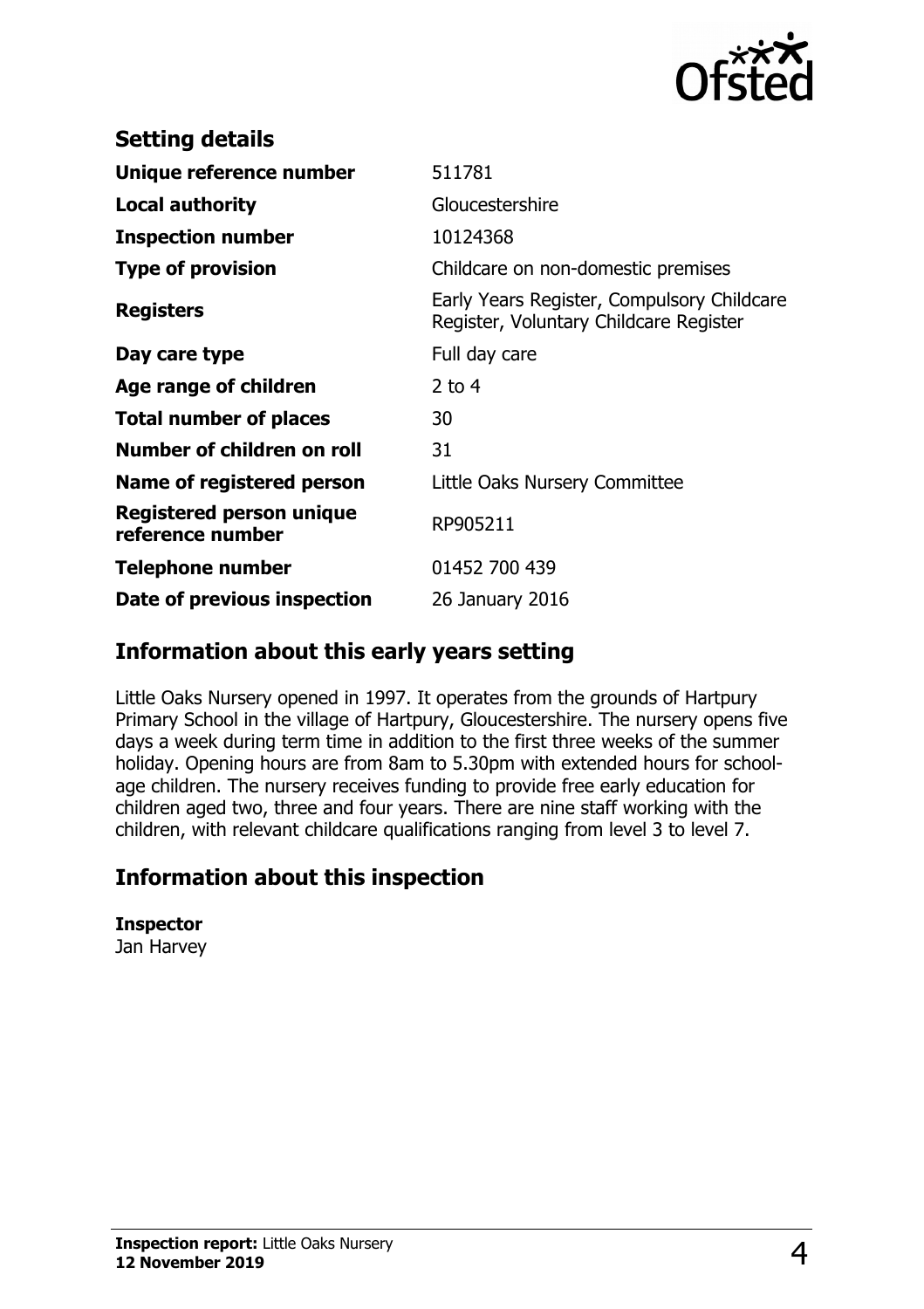

#### **Inspection activities**

- $\blacksquare$  The inspector observed the quality of teaching during activities indoors and outdoors, and assessed the impact this has on children's learning.
- $\blacksquare$  The inspector spoke to children and staff at appropriate times during the inspection.
- $\blacksquare$  The inspector carried out a learning walk and joint observation with the manager.
- $\blacksquare$  The inspector spoke to parents during the inspection and took account of their views.
- $\blacksquare$  The inspector looked at relevant documentation, including self-evaluation, evidence of suitability and training of staff working in the nursery, and held discussions with the manager throughout the inspection.

We carried out this inspection under sections 49 and 50 of the Childcare Act 2006 on the quality and standards of provision that is registered on the Early Years Register. The registered person must ensure that this provision complies with the statutory framework for children's learning, development and care, known as the early years foundation stage.

If you are not happy with the inspection or the report, you can [complain to Ofsted.](http://www.gov.uk/complain-ofsted-report)